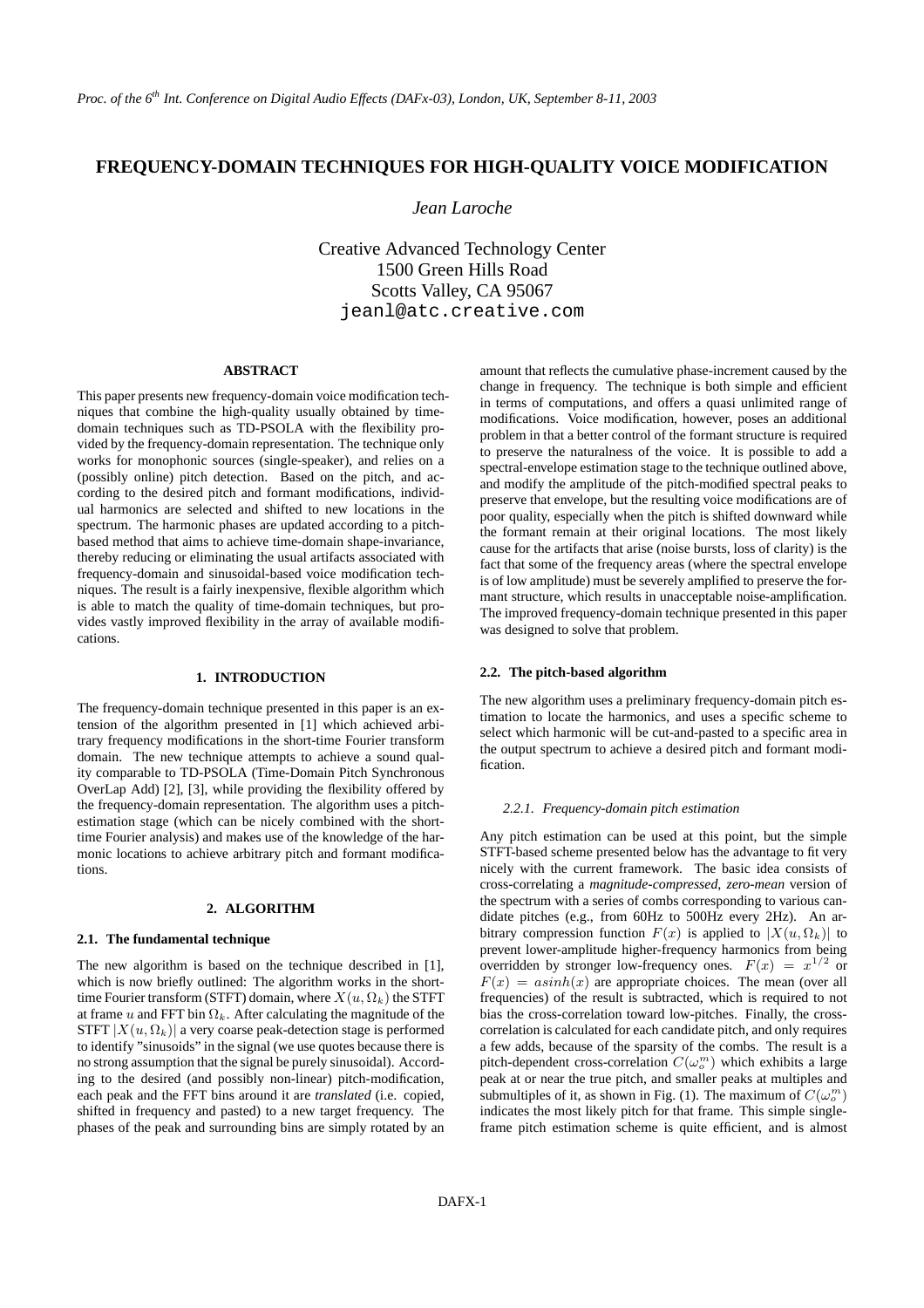

Figure 1: Cross correlation  $C(\omega_o^m)$  as a function of the pitch candidate  $\omega_o^m$  for a male voice.

completely free of octave-errors. A simple voiced/unvoiced decision can be derived by comparing the maximum of  $C(\omega_o^m)$  to a predefined threshold. In the present version of the algorithm, frames that are non voiced are not further modified.

#### **2.3. A new technique for formant-preserving pitch-modification**

**Harmonic assignment:** Given the pitch-estimate  $\omega_o$  at the current frame, individual harmonics are easily located at multiples of the pitch. As in [1], the frequency axis is divided into adjacent *harmonic regions* located around harmonic peaks, and extending half-way in between consecutive harmonics. To achieve formantpreserving pitch-modification (i.e., a modification of the pitch that leaves the spectral envelope constant), we will copy and paste individual *input* harmonic regions as in the algorithm described in [1], the difference being which input harmonic is selected to be pasted in a given location. Assuming a pitch modification of factor  $\alpha$ , our goal is to create *output* harmonics at multiples of  $\alpha\omega_o$ . To create the *i*th output harmonic of  $\alpha\omega_o$ , at frequency  $i\alpha\omega_o$ , we will *select the input harmonic in the original spectrum that is closest to that frequency* and paste it in the output spectrum at the desired frequency  $i\alpha\omega$ . The rationale behind this choice is that the amplitude of the output harmonic will be close to the input spectral envelope at that frequency, thereby achieving the desired formantpreservation. This will become clear in the example below. Since the frequency of the i-th output harmonic is  $i\alpha\omega_o$ , denoting  $j(i)$ the selected input harmonic, of frequency  $j(i)\omega_o$ , we must have

$$
j(i)\omega_o \approx i\alpha\omega_o \tag{1}
$$

Denoting  $y = \text{round}(x) \stackrel{\triangle}{=} \text{floor}(x + 0.5)$  the integer y closest to the real number  $x$ , this yields

$$
j(i) = \text{round}(i\alpha) \tag{2}
$$

This does not define a one-to-one mapping, and the same input harmonic may be used to generate two or more output harmonics. This is illustrated in Fig. (2). The vertical dashed lines indicate the target frequencies of the output harmonics, for a pitch modification factor  $\alpha = 0.82$ . The arrows indicate which input harmonic is chosen to generate each output harmonic. The second input harmonic is used to generate both the second and third output harmonics.

**Harmonic generation:** The output spectrum is generated by copying and pasting the input harmonics into the output spectrum, as described in [1]. To generate the i-th output harmonic, input harmonic  $j(i)$  will be shifted from its original frequency  $j(i)\omega_o$  to the output frequency  $i\alpha\omega_o$ . Care must be taken to properly interpolate the spectral values if the amount of shift is not an integer



Figure 2: Assignment of input harmonic for a pitch modification factor  $\alpha = 0.82$ . The arrows indicate which input harmonic is used to generate the output harmonics at the vertical dashed lines.

number of bins. Refer to [1] for details on how this interpolation can be done, and how the phases of the bins around the output harmonic should be modified to account for the frequency shift. Fig. (3) presents the result of the pitch-modification for the same signal as above. Note that the second and third output harmonics have the same amplitude, because they were both obtained from the second input harmonic.

**Refining the amplitudes:** Fig. (3) also displays a very simple



Figure 3: Input (solid line) and output (dotted line) spectra for the pitch modification factor  $\alpha = 0.82$ . A simple spectral envelope in shown in dashed line.

line-segment spectral envelope (dashed-line) obtained by joining the harmonic peaks. Clearly, the amplitudes of the output harmonics do not necessarily follow exactly that spectral envelope, and this is likely to be the case no matter how the spectral envelope is defined. This may and may not be a problem in practice. In our experience, the amplitude mismatch is very rarely objectionable, although in some instances (e.g., very sharp formants), it is audible. More troublesome are the amplitude jumps that can appear from frame to frame, if two different input harmonics are selected in two consecutive frames to generate the same output harmonic. For example, still using Fig. (3), if the second output harmonic was obtained from the first input harmonic in a frame, then from the second input harmonic in the following frame, it would be given a -1dB amplitude in the first frame and a -9dB in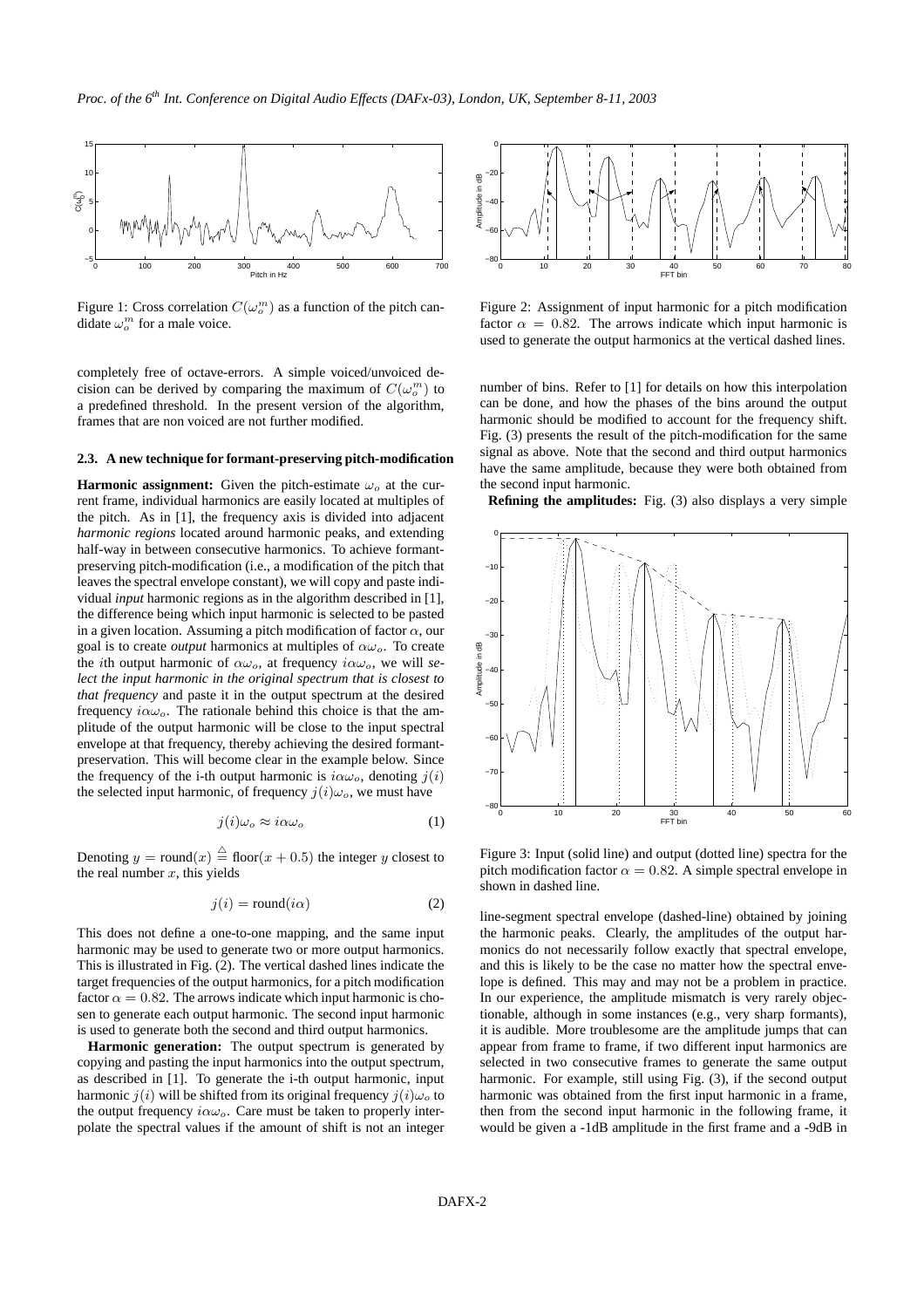the next frame. Such amplitude "jumps" are very audible and very objectionable. Note however, that according to Eq. (2) this only occurs if the modification factor  $\alpha$  varies from frame to frame. In such cases, it is possible to avoid the problem by rescaling the output harmonic according to the magnitude of the spectral envelope at the target frequency, which guarantees that the output harmonic will be given the same amplitude, no matter which input harmonic was selected to generate it. Any technique to estimate the spectral envelope can be used, but the availability of the pitch makes the task much easier, see for example [4].

### **2.4. Joint formant-and-pitch-modification**

The harmonic assignment equation Eq. (2) can easily be modified to perform formant modification in addition to pitch modification. One of the strong advantages of frequency-domain algorithms over time-domain techniques such as TD-PSOLA is the essentially unlimited range of modifications they allow. While TD-PSOLA only allows linear formant scaling [5], we can apply almost any inputoutput envelope mapping function. We can define a frequencywarping function  $\omega' = F(\omega)$  which indicates where the input envelope frequency  $\omega$  should be mapped in the output envelope. The function  $F(\omega)$  can be completely arbitrary but must be invertible. To generate the i-th output harmonic, we select the input harmonic  $j(i)$  of frequency  $\omega = j(i)\omega_o$  which once warped through function  $F(\omega)$  is close to the desired frequency of the i-th output harmonic  $i\alpha\omega_o$ . This can be expressed as

$$
F(j(i)\omega_o) \approx i\alpha\omega_o \tag{3}
$$

which vields a generalization of Eq. (2):

$$
j(i) = \text{round}\left(\frac{F^{-1}(i\alpha\omega_o)}{\omega_o}\right) \tag{4}
$$

It is easy to check that in the absence of formant-warping,  $F(\omega) =$  $\omega$ , Eq. (4) collapses to Eq. (2). For a linear envelope modification in which the formants frequencies must be scaled linearly by a factor  $\beta$  i.e.,  $F(\omega) = \beta \omega$ , Eq. (4) becomes  $j(i) = \text{round}(i\alpha/\beta)$ . Fig. (4) illustrates the results of such a linear, formant-only modification with a factor  $\beta = 0.8$ . The pitch is visibly unaltered, but the spectral envelope has been compressed, as desired. As in Section 2.3, it might be necessary to adjust the harmonic amplitudes so they match exactly the desired warped spectral envelope. For example, it is visible on Fig. (4) that the output spectral envelope is not exactly similar in shape to the compressed original one, in particular the second output harmonic should be of larger amplitude.

#### **2.5. Shape-invariance**

The algorithm described above performs fairly well, but as is typical with frequency-domain techniques [6] [7], the resulting speech can exhibit "phasiness", i.e. a lack of presence, a slight reverberant quality, as if recorded in a small room. This undesirable artifact usually plagues most frequency-domain techniques based on either the phase-vocoder or sinusoidal modeling, and has been linked to the lack of phase synchronization (or "phase-coherence" [8]) between the various harmonics. To better understand the concept of phase-coherence and shape-invariance, it is helpful to recall a simplified model of speech production where a resonant filter (the vocal tract) is excited by a sharp excitation pulse at every pitch



Figure 4: Input (top) and output (bottom) spectra for a formantonly modification of factor  $\beta = 0.8$ .

period. According to that model, a speaker changes the pitch of her/his voice by altering the rate at which these pulses occur. The important factor is that the shape of the time-domain signal around the pulse onset *is roughly independent of the pitch*, because it is essentially the impulse response of the vocal tract<sup>1</sup>. This observation is usually what is called "shape invariance", and it is directly related to the relative phases and amplitudes of the harmonics at the pulse onset time. The TD-PSOLA technique achieves pitch modification by extracting small snippets of signal (about 2 pitch-periods long) centered around excitation onsets, and "pasting" them with a different onset rate. The good quality of the resulting signal can be attributed to the fact that shape-invariance is automatically achieved around excitation onsets, since the signal is manipulated in the time-domain. Shape-invariant techniques have been proposed for various analysis/modification systems for both time-scale and pitch-scale modification [9],[10],[11], and similar principles can be used in the present context. The main idea is to define pitch-synchronous input and output onset times and to reproduce at the output onset times the phase relationship observed in the original signal at the input onset times. We first define the input onset times  $t_n^i$ , and the output onset times  $t_n^o$  by the following recursion

$$
t_n^i = t_{n-1}^i + \frac{2\pi}{\omega_o} \tag{5}
$$

$$
t_n^o = t_{n-1}^o + \frac{2\pi}{\alpha\omega_o} \tag{6}
$$

with  $t_0^o = t_0^i$  (for lack of a better choice). The term  $2\pi/\omega_o$  represents the pitch period. The short-time Fourier transform frame  $u$ is centered around time  $t<sub>u</sub><sup>a</sup>$ , this is the time at which we are able to measure the phases of the input harmonics, and to set the phases of the output harmonics. Fig. (5) illustrates the various onset times for a pitch modification factor  $\alpha = 2/3$ . To calculate the phases of the output harmonics, we will use the same mapping as was used to generate the output spectrum (e.g., Eq. (2)), and we will

 $1$  discounting, of course, the tail of the impulse response triggered by the previous pulse.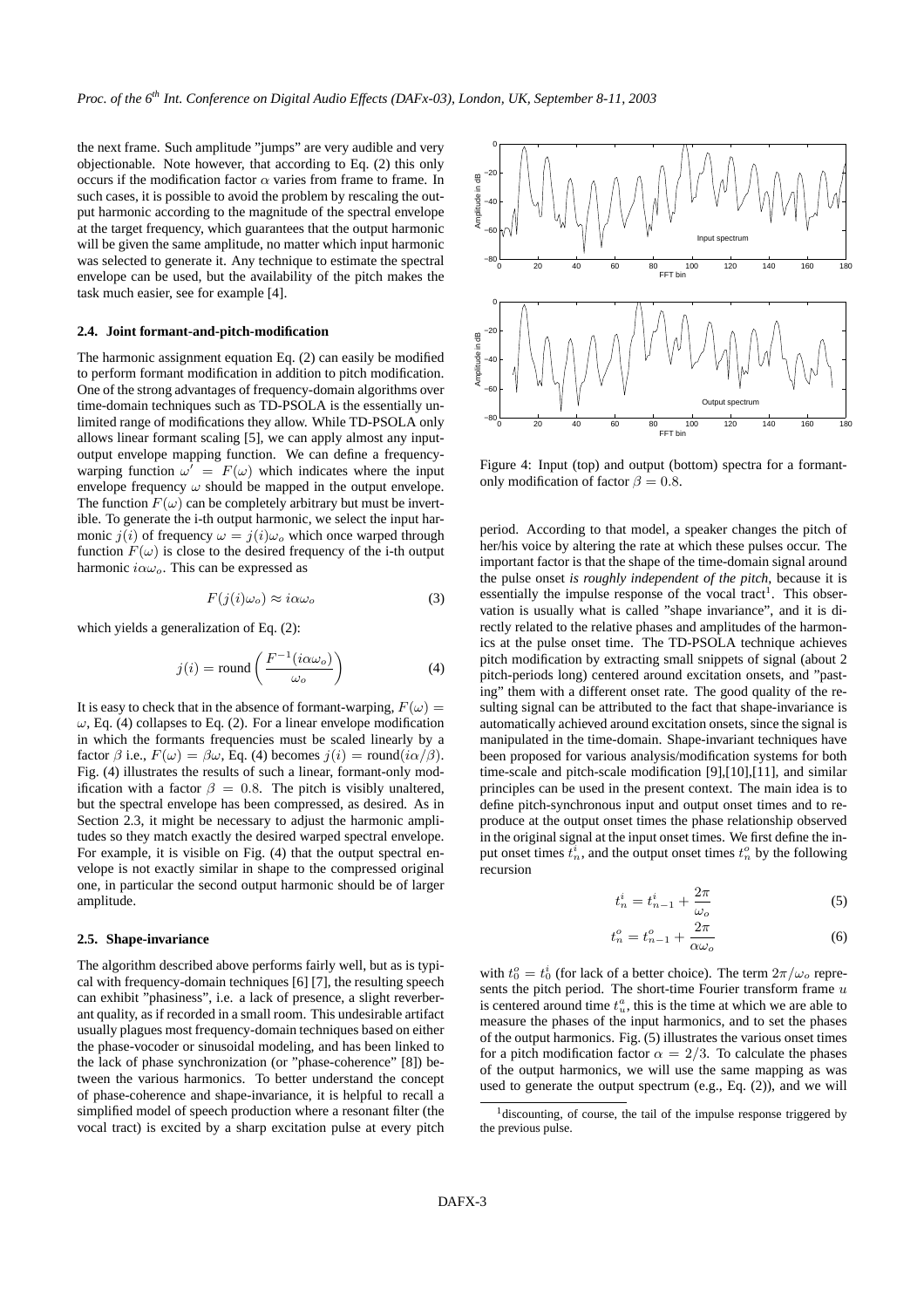

Figure 5: Input (top) and output (bottom) onset times  $t_n^i$  and  $t_n^o$ , and FFT analysis times  $t<sub>u</sub><sup>a</sup>$  (vertical dashed lines).

set the phase of output harmonic i at time  $t_n^o$  to be the same as the phase of the input harmonic  $j(i)$  at time  $t_n^i$ . Because we use the short-time Fourier transform, phases can only be measured and set at the short-time Fourier transform times  $t_u^a$ . We will therefore consider the input and output onset times closest to  $t<sub>u</sub><sup>a</sup>$  and use our knowledge of the harmonic's instantaneous frequency to set the proper phases to the bins around harmonic  $i$  in the output spectrum. Denoting  $\phi^i(t)$  and  $\phi^o(t)$  the phases of the input and output harmonics at time  $t$ , we have:

$$
\phi^{i}(t_{u}^{a}) = \phi^{i}(t_{n}^{i}) + \omega_{i}(t_{u}^{a} - t_{n}^{i})
$$
\n(7)

$$
\phi^{o}(t_{u}^{a}) = \phi^{o}(t_{n}^{o}) + \omega_{o}(t_{u}^{a} - t_{n}^{o})
$$
\n(8)

where  $t_n^i$  is the input onset closest to  $t_u^a$  and  $t_n^o$  is the output onset closest to  $t_u^a$ .  $\omega_i$  and  $\omega_o$  are the frequencies of the input and output harmonics. We must ensure that  $\phi^o(t_n^o) = \phi^i(t_n^i)$ , which yields

$$
\phi^{o}(t_{u}^{a}) = \phi^{i}(t_{u}^{a}) + \omega_{o}(t_{u}^{a} - t_{n}^{o}) - \omega_{i}(t_{u}^{a} - t_{n}^{i})
$$
(9)

Eq. (9) shows that the phase of the output harmonic is obtained by adding  $\omega_o(t_u^a - t_n^o) - \omega_i(t_u^a - t_n^i)$  to the phase of the input harmonic, which means the harmonic bins are simply *rotated, i.e. multiplied by a complex number* z

$$
z \stackrel{\triangle}{=} e^{j\omega_o(t_u^a - t_n^o) - j\omega_i(t_u^a - t_n^i)}
$$
\n<sup>(10)</sup>

As in [1], the spectral bins around the input harmonic are all rotated by the same complex  $z$  during the copy/paste operation, which guarantees that the fine details of the spectral peak are preserved in both amplitude and phase, which is important in the context of short-time Fourier transform modifications [6]. From a computation point of view, we can see that Eq. (10) requires minimal phase computations(no arc tangent, no phase-unwrapping/interpolation). Notice also that in the absence of pitch or formant modification,  $t_n^o = t_n^i$  and  $\omega_o = \omega_i$ , and z becomes 1, i.e. the phases of the harmonic bins are not modified. This means that our modification algorithm guarantees *perfect reconstruction* in the absence of modification, which is usually not the case for sinusoidal analysis/synthesis[8]. Fig. (6) presents an example of pitch-modification for a male speaker. The sample rate was 44.1kHz, the FFT size was 35ms, with a 50% overlap (hop size  $R = 17.5$ ms), and the modification factor  $\alpha$  was 0.75. Careful inspection of the waveforms shows great similarity between the orignal signal and the pitch-modified signal as should be expected for a shape-invariant technique. Of course, the rate at which pitch pulses occur differs between the two signals, showing the pitch has indeed been altered.



Figure 6: Speech signal from a male speaker (top) and pitchmodified version (bottom) for  $\alpha = 0.75$ . The vertical dotted lines indicate the analysis times  $t<sub>u</sub><sup>a</sup>$  (every 17.5ms in this case).

# **3. RESULTS AND CONCLUSION**

The voice modification technique described above was tested on a wide range of speech signals over which it performed very well. With the shape-invariant technique, the quality of the output speech is usually very good, nearly free of undesirable phasiness, similar to but still slightly inferior to the quality obtained by the TD-PSOLA technique. Because the spectral envelope can be modified in a "non-linear" manner, for example by compressing specific areas in the spectrum, while leaving other areas unchanged, exotic vocal effects can be achieved that are out of reach of purely time-domain techniques. Using various piecewise linear frequency warping functions  $F(\omega)$  in Eq. (4), we were able to impart a twang to the voice (for example, by pulling the vowel 'a' (as in 'cast') toward a more closed vowel ' $\zeta$ ' as in 'hot'), to dramatically accentuate the nasality of the voice, and even to increase the perceived age of the speaker. The technique lends itself well for real-time processing, although the short-time Fourier transform introduces a minimum latency equal to the size of the analysis window  $h(n)$ (30 to 40ms), which may or may not be acceptable, depending on the context. From a computation point of view, the technique is relatively inexpensive. The algorithm runs at about 10x real-time for a monophonic 44.1kHz speech signal, on a 800MHz Pentium III PC (using a 35ms window, with a 75% overlap). Sound examples are available at

www.atc.creative.com/users/jeanl/SoundExamples/VoiceModif

### **4. REFERENCES**

- [1] J. Laroche and M. Dolson, "New phase-vocoder techniques for real-time pitch-shifting, chorusing, harmonizing and other exotic audio modifications," *J. Audio Eng. Soc.*, vol. 47, no. 11, pp. 928–936, Nov 1999.
- [2] F.J. Charpentier and M.G. Stella, "Diphone synthesis using an overlap-add technique for speech waveforms concatena-